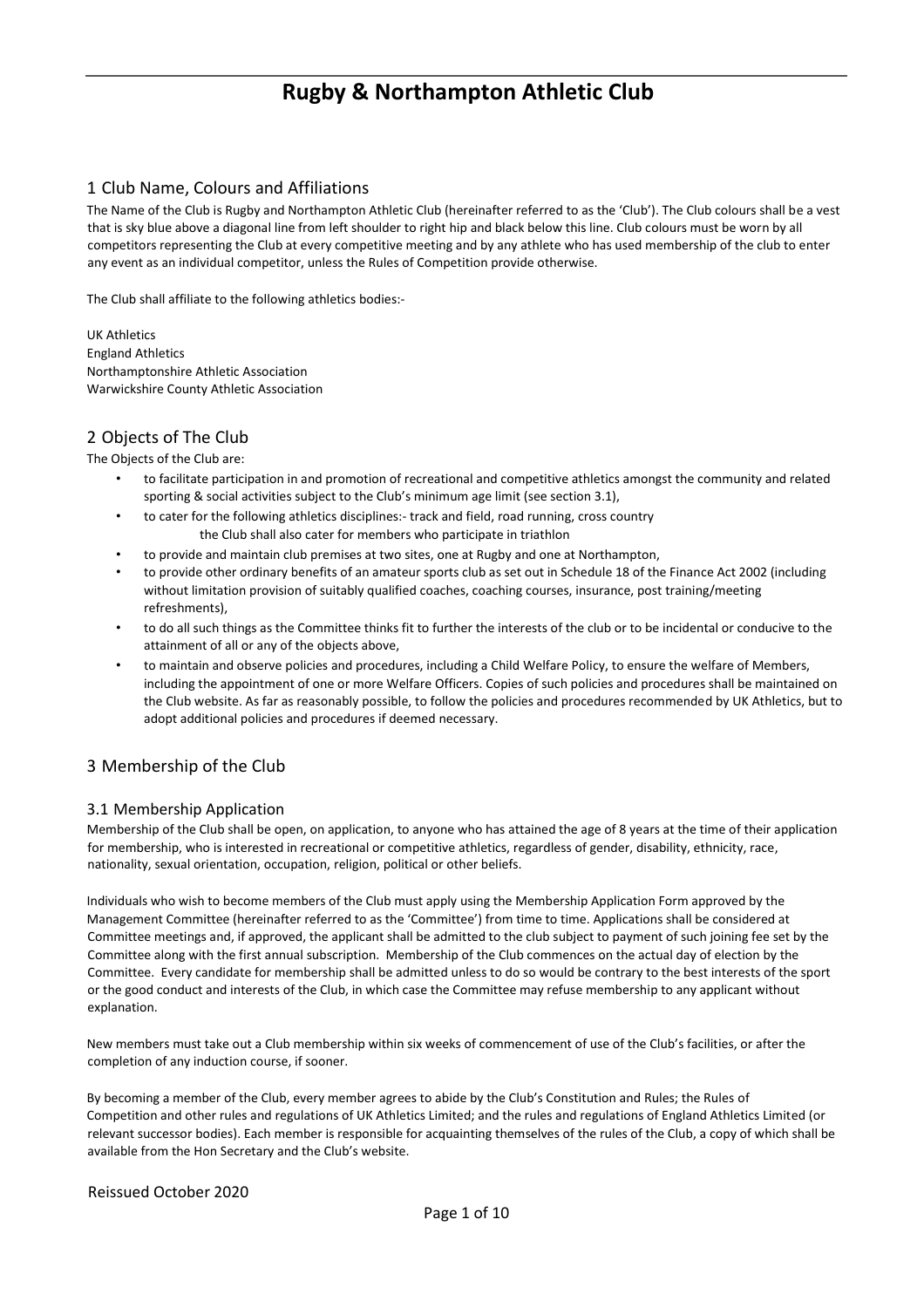#### 3.2 Membership Classes

The Club shall have the different classes of annual membership set out below. Members will enjoy the rights and obligations specifically outlined in this document. Members may be First Claim members or Second Claim members, as defined in the UKA Rules for Competition.

#### 3.2.1 Ordinary Members

Anyone satisfying the general admission criteria (as determined from time to time by the Committee) can become an Ordinary Member, provided that they are an amateur as defined from time to time by UK Athletics on their application and throughout their subsequent period of membership. Ordinary members (see section 3.3.1) shall be entitled to receive notice of, attend and, subject to being age 18 years or over, vote at general meetings of the Club. One parent of any ordinary member under the age of 18 years may attend and vote at general meetings of the Club.

#### 3.2.2 Life Members

Life Membership will ordinarily be granted only in recognition of a significant personal contribution to the Club's affairs. Individuals to be appointed as Life Members shall be proposed by the Committee and elected at an Annual General Meeting and must have the support of two thirds of voting members present. Life Members are exempt from payment of annual subscriptions but shall otherwise have the same rights as Ordinary members.

#### 3.2.3 Honorary Vice-Presidents and Members

Honorary membership may be conferred by the Committee upon individuals who are active in club affairs. Honorary Members shall be elected at the Annual General Meeting and will be granted such privileges as may be agreed by the Committee. Honorary membership shall end when so determined by the Committee.

#### 3.2.4 Associate Membership

(a) Associate Membership is normally open to anyone who does not intend to participate in athletics, or use the Club's training facilities, but wishes to be associated with the Club's activities. Associate members shall be entitled to receive notice of, attend and, subject to being age 18 or over, vote at general meetings of the Club. The Management Committee may, at its discretion, consider and approve other applications for Associate membership.

#### 3.3 Subscriptions

#### 3.3.1 Fees

The Club may, as a condition of membership, require annual or other periodic subscription fees to be paid by Members of the Club, as determined from time to time by the Committee and approved at the Annual General Meeting. Members are additionally expected to pay any registration fee levied by the athletics governing body in line with the requirements of the governing body.

For the purposes of determining the appropriate subscription fee, ordinary members are divided into the following categories:-

- Standard an individual member paying the standard membership subscription.
- Family family membership, open to a minimum of 3 members of the same family, including co-habiting partners and immediate children up to the age of 18 or in full time education. Each family member must apply for membership of the Club.
- Concessionary a member satisfying the conditions from time to time defined by the Committee to qualify for a reduced subscription fee.
- Road Runner, Men's Running Group, Ladies Running Group a member who will generally not train on the athletics tracks during Club training sessions (maximum 12 track sessions per year).
- Coach a member with a current UKA coaching qualification who actively participates in the Club's coaching structure on a voluntary basis.
- Official a member with a current UKA officials qualification (starter, assistant starter, timekeeper, track judge, field judge) who does not actively participate in athletics themselves.

#### 3.3.2 Payments

Members shall pay their subscription fees by such methods decided by the Committee. Membership fees become due on the first day of the month of the anniversary of when the athlete joined the club or, for those members who belonged to the Club prior to the introduction of the personal membership year system, on the date specified by the Committee.

#### Reissued October 2020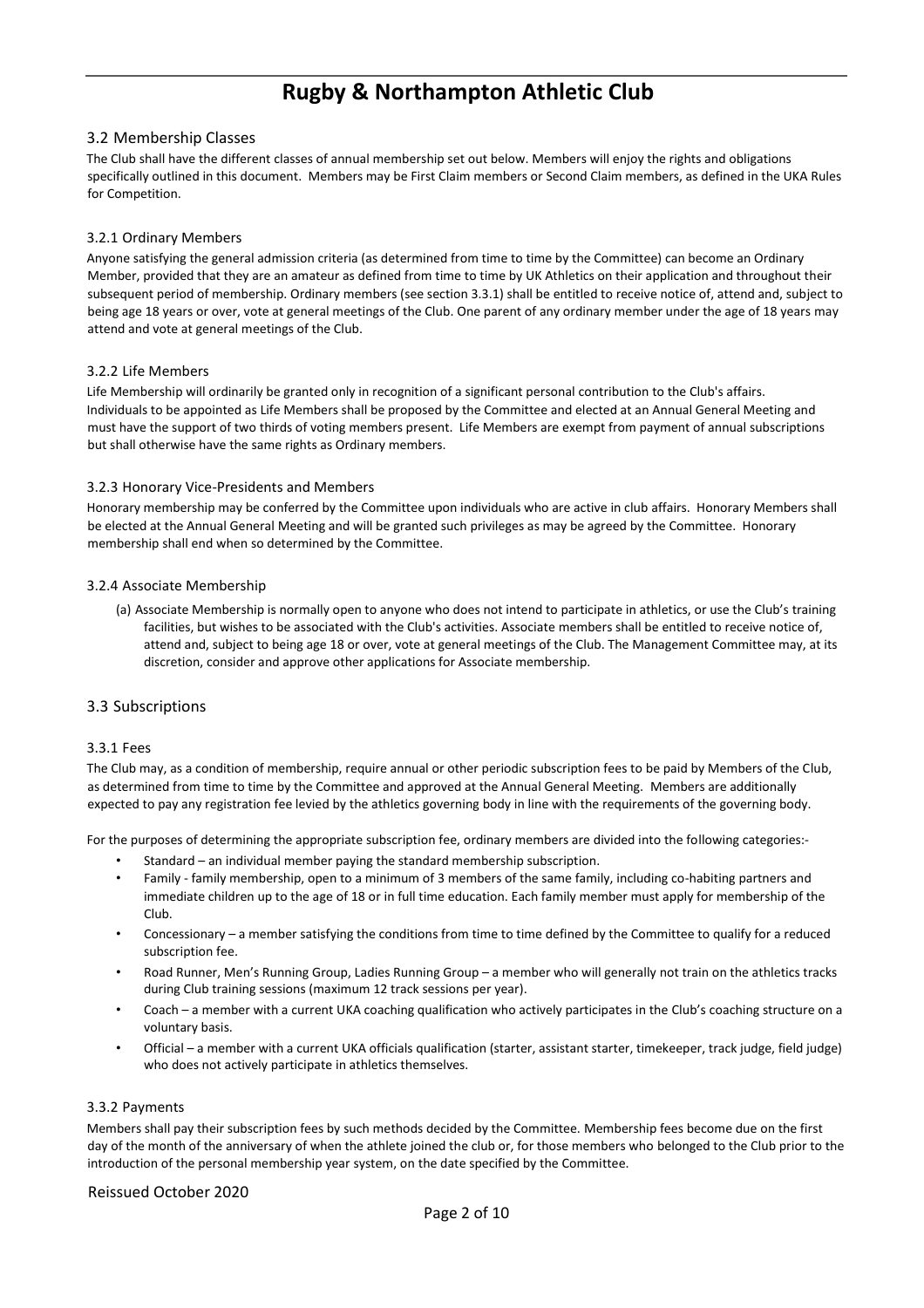The current year's subscription must be paid before any member can compete for the Club, except where the Committee chooses to waive this rule. The Club also reserves the right to refuse entry to the Club's facilities and training sessions to any member whose subscription is overdue by one month or more.

Refunds of membership fees may only be made under exceptional circumstances at the discretion of the Committee. Applications for refunds should be made in writing to the Honorary Secretary.

#### 3.3.3 Lapse of Membership

Members having arrears of subscriptions of more than three months, will have their membership terminated by notice in writing from the Honorary Secretary and will not be eligible to participate in the affairs or activities of the Club, including use of the Club's training facilities and voting in any General Meeting. Payment of a full subscription at a later date will enable the former member to be readmitted by the Committee.

## 3.4 Cessation of Membership

Members may resign from membership at any time by notice to that effect given to the Honorary Secretary. Such notice shall be considered by the Committee within one calendar month of receipt. Membership shall cease on the date of posting of the resignation notice, unless the member is financially indebted to the club, in which case the acceptance shall be withheld until the indebtedness has been fully paid. Members wishing to join another club following resignation must comply with the conditions in the current UKA rules at the time of resignation. A member who resigns shall not be entitled to any refund of subscriptions in respect of the remaining period.

Membership shall not be transferable and shall cease immediately on death or on the failure of the member to comply with any condition of membership set out in this Constitution.

The Committee shall have the power to expel a Member when, in its opinion, it would not be in the interests of the sport or the Club for him/her to remain a member. Such expulsion shall be carried out in accordance with the Disciplinary Procedures set out below.

Any person shall, upon ceasing to be a Member of the Club, forfeit all rights to and claims upon the Club and its property and funds.

## 4 The Club President

The Honorary President of the Club shall perform duties representing the Club and may provide guidance on strategy and probity as required. The President shall not be a member of the Committee but may be invited to Committee meetings. The President shall be nominated bi-annually by the Committee and be ratified by the members at the Annual General Meeting.

## 5 The Club Committee

The day-to-day management of the Club shall be deputed to a Committee consisting of four elected Officers and not more than ten Ordinary Committee Members, divided between members from Rugby and Northampton, as described in section 5.3. One parent of a junior athlete under the age of 18 years is welcome to fill any of the places for Ordinary Committee Members, but may not become elected Officers of the Club.

#### 5.1 Elected Honorary Officers

The Elected Honorary Officers of the Club shall be the Chairperson, the Vice-Chairperson, the Honorary Treasurer and the Honorary Secretary, who shall be nominated in accordance with the procedure entitled "Election of Committee" set out below and elected by the Members at the Annual General Meeting.

The Honorary Officers shall remain in office for a term of two years after their election until the end of the Annual General Meeting in the second year after their election and shall be eligible for re-election. These Officers may delegate and assign tasks to other members of the Committee and Club. All the Elected Honorary Officers shall have attained the age of 18 years before election and shall be fully paid-up members.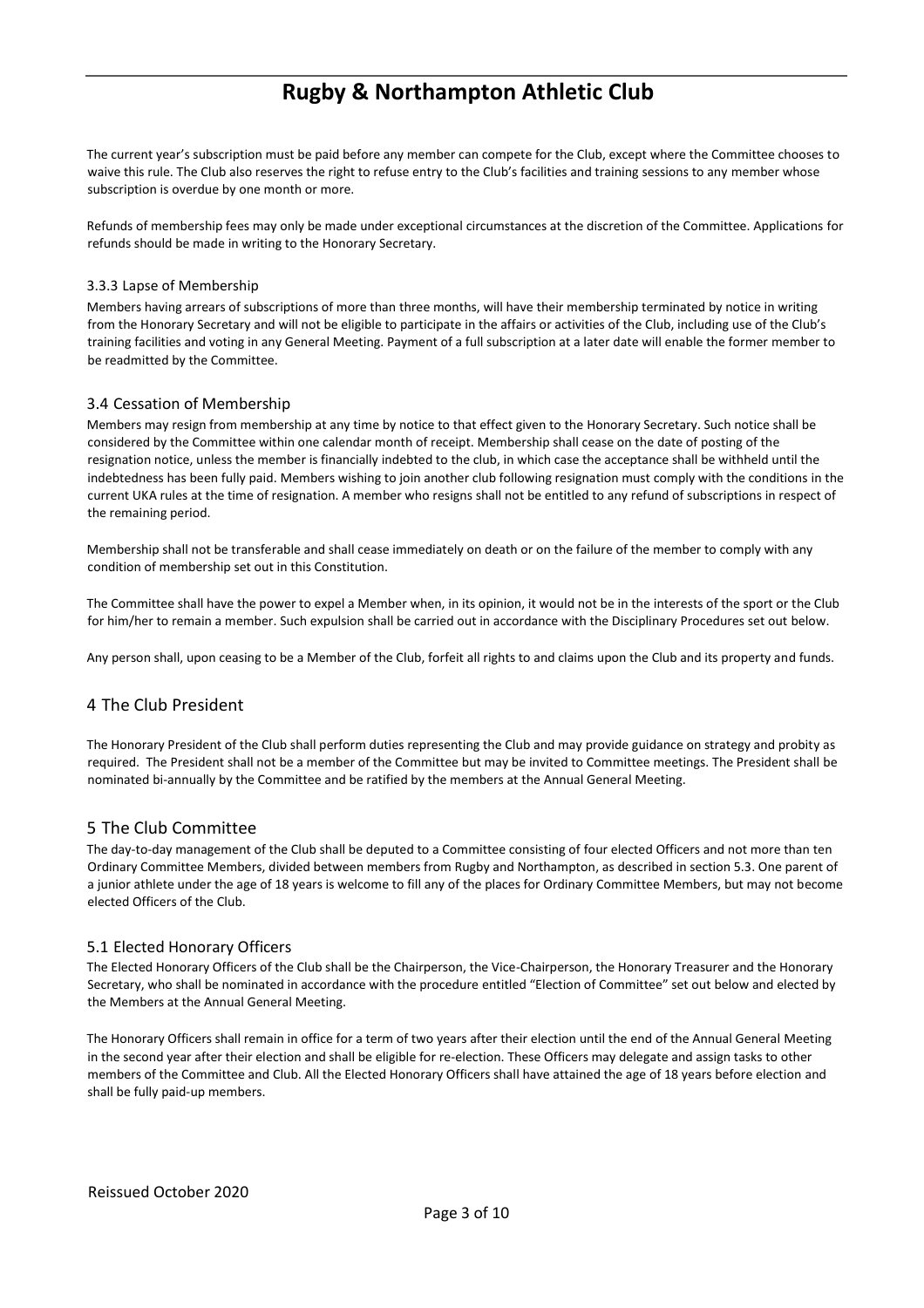#### 5.1.1 Chairperson

The Chairperson shall take the Chair at Annual General Meetings of the Club and at meetings of the Management Committee. The duty of the Chairperson is to direct these meetings and the operation of the Management Committee to ensure that the required business is carried out in accordance with the Club Constitution.

#### 5.1.2 Vice-Chairperson

The Vice-Chairperson's duty is to support and assist the Chairperson and deputise for them in their absence.

#### 5.1.3 Honorary Secretary

The Honorary Secretary is responsible for arranging meetings of the Committee and Annual or Extraordinary General Meetings of the Club, including issuing agendas and minutes, and for receiving and promptly dealing with correspondence on behalf of the Club, and for receiving minutes of any sub-committee meetings.

#### 5.1.4 Honorary Treasurer

The Honorary Treasurer is responsible for managing the finances of the Club in accordance with decisions taken by the Committee, reporting on the finances at meetings of the Committee and for preparing audited accounts for Annual General Meetings of the Club.

#### 5.2 Ordinary Committee Members

Up to ten additional Ordinary Committee Members shall be nominated in accordance with the procedure entitled "Election of Committee" set out below and elected by the Members at the Annual General Meeting. The Ordinary Committee Members shall remain in office for a one-year term until the end of the Annual General Meeting in the year after their election and shall be eligible for re-election. Ordinary Members of the Committee shall be divided between representatives of those members based at Rugby and those based at Northampton. All the Elected Committee Members shall have attained the age of 18 years before election and shall be fully paid-up members or parents of fully paid-up junior members.

Ordinary Committee Members shall aid the Honorary Officers by undertaking tasks and roles to facilitate the day-to-day operation of the Club. The allocation of these duties shall be by mutual consent between the Honorary Officers and the respective Ordinary Committee Member. Duties may be reallocated at any time as required and may be delegated to Members of the Club. The Ordinary Committee Member shall report to and advise the Committee on the status of such tasks.

#### 5.3 Election of Committee

Any Member may be nominated by any other two Members (proposer and seconder), with his/her approval, as a candidate for any of the posts of Honorary Officer or Ordinary Committee Member by notice in writing (including email) to the Secretary at least one week before the date of the Annual General Meeting.

The number of ordinary members of the committee shall be a maximum of 10, and that these will be made up of up to 5 members who will represent those who train at Rugby and up to 5 representatives of those who train at Northampton. If the number of candidates for one or both sites exceeds that number then a vote shall be taken for each candidate and voting will be open to ALL who attend the AGM.

A Member may accept nomination for any of the separately elected posts constituting the Committee, subject to being eligible to hold only one of these posts at any time. If a Member shall be elected to a post during the prescribed course of business, his or her name shall be deleted from all subsequent voting for the remaining elected posts at that meeting.

If the number of candidates for the post of any Honorary Officer (as each falls for election) is only one, that candidate shall be declared elected unopposed. If the number of candidates is more than one, ballot papers shall be prepared containing in alphabetical order of surnames all the names thus proposed: every eligible Member may vote for each office with the first candidate to reach a majority elected. If there are more than two candidates for a post and a majority is not achieved in the first vote, the voting shall be repeated, excluding the candidate with the lowest number of votes in the previous round, until a candidate with a majority is obtained. If there are no nominees for any Honorary Officer posts prior to the AGM, then candidates may be nominated at the AGM, provided that the candidate is supported by any other two Members (proposer and seconder).

In the event of an AGM failing to elect anyone to a position or the position subsequently becoming vacant, the Committee shall have the power to fill the vacancy by co-option. Such co-opted Officers shall have the same voting rights as if they were elected at an AGM and shall stand for election at the next AGM if they wish to continue.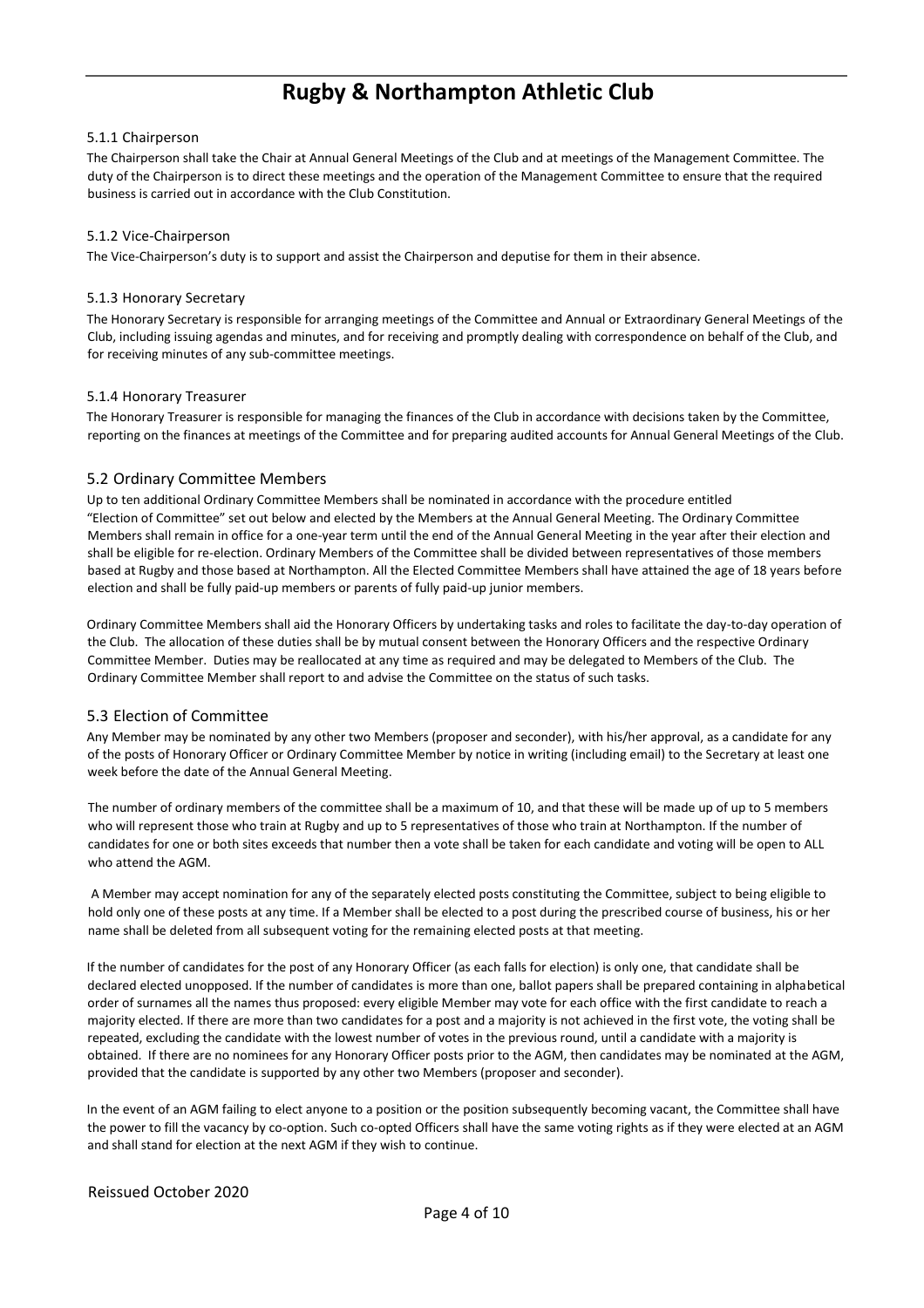If the number of candidates for election as the Ordinary Committee Members shall be equal to or less than the number of vacancies, they shall be declared elected unopposed. If the number of candidates is greater than the number of vacancies, ballot papers shall be prepared, containing in alphabetical order of surnames all the names thus proposed: every eligible Member may vote for as many candidates as there are vacancies and those candidates with the most votes will be elected until all vacancies are filled. If the number of candidates for election as Ordinary Committee Members is less than the number of vacancies, then candidates may be nominated at the AGM, provided that the candidate is supported by any other two Members (proposer and seconder). In the event of an AGM failing to elect 10 Ordinary Committee Members or any of the 10 Ordinary Committee Member places subsequently becoming vacant, the Committee shall have the power to fill the vacant positions by co-option. Such co-opted Ordinary Committee Members shall have the same voting rights as if they were elected at an AGM and shall stand for election at the next AGM if they wish to continue.

In the event of a tie between two or more candidates a further ballot of those candidates shall be held to decide who shall fill the vacancy or vacancies and should there still be an equality of votes, the retiring Chairperson shall have a casting vote.

The Committee may co-opt further members in addition to the ten Ordinary Committee Members described above from time to time for specific purposes at their discretion. Such further co-opted members shall not be entitled to vote or count towards a quorum at Committee meetings (see section 5.5.2).

#### 5.4 Leaving Office

The office of an elected member of the Committee shall be vacated if he or she:

- (a) resigns at any time by notice in writing to that effect given to the Secretary and such resignation shall take effect immediately,
- (b) ceases to be a member or shall be excluded or suspended from the Club under disciplinary proceedings,
- (c) is absent from the Committee Meetings for more than two consecutive or one third of Committee meetings without the explicit consent of the Committee, such consent to be recorded in the minutes of the Committee. A member of the Committee who is absent from one third (rounded to the nearest whole number) or more of properly organised Committee meetings without the explicit consent of the Committee between any two AGMs shall be deemed to have vacated his or her position and shall be ineligible to stand for re-election,
- (d) becomes bankrupt or makes any arrangement with his creditors,
- (e) is or may be suffering from a mental disorder,
- (f) is suspended from holding office or taking part in any activity relating to the administration or management of a Club by a decision of England Athletics Limited or UK Athletics Limited,
- (g) is asked to resign by all the other Committee members, acting together.

The Committee shall have the power to appoint a Member to fill any casual vacancy on the Committee or amongst the Honorary Officers until the next Annual General Meeting.

#### 5.5 Proceedings Of The Committee

#### 5.5.1 Meetings

The Committee shall meet between eight and twelve times in a financial year in person and as often as may from time to time be necessary. Any additional meetings may be held in a manner agreeable to the Committee.

The Committee may regulate their meetings and proceedings as they think fit. As soon as is reasonably possible after a meeting, the Secretary shall distribute minutes of the meeting to the other Committee members for comment. Copies of approved minutes shall be made available to Club members (any confidential information contained may be removed first).

If it becomes necessary to deal with urgent items of business between regular meetings of the Committee, the Honorary Secretary shall send details to all Committee members by email, requesting a reply within a specified number of days, depending on the urgency of the item. If a simple majority of favourable replies is received, the item shall be passed, and the relevant parties notified by the Honorary Secretary.

The Committee may invite persons who are not members of the Committee to address a meeting of the Committee. The Club's two coaching co-ordinators, and the officials co-ordinator, shall be invited to address the Meeting at least twice per year.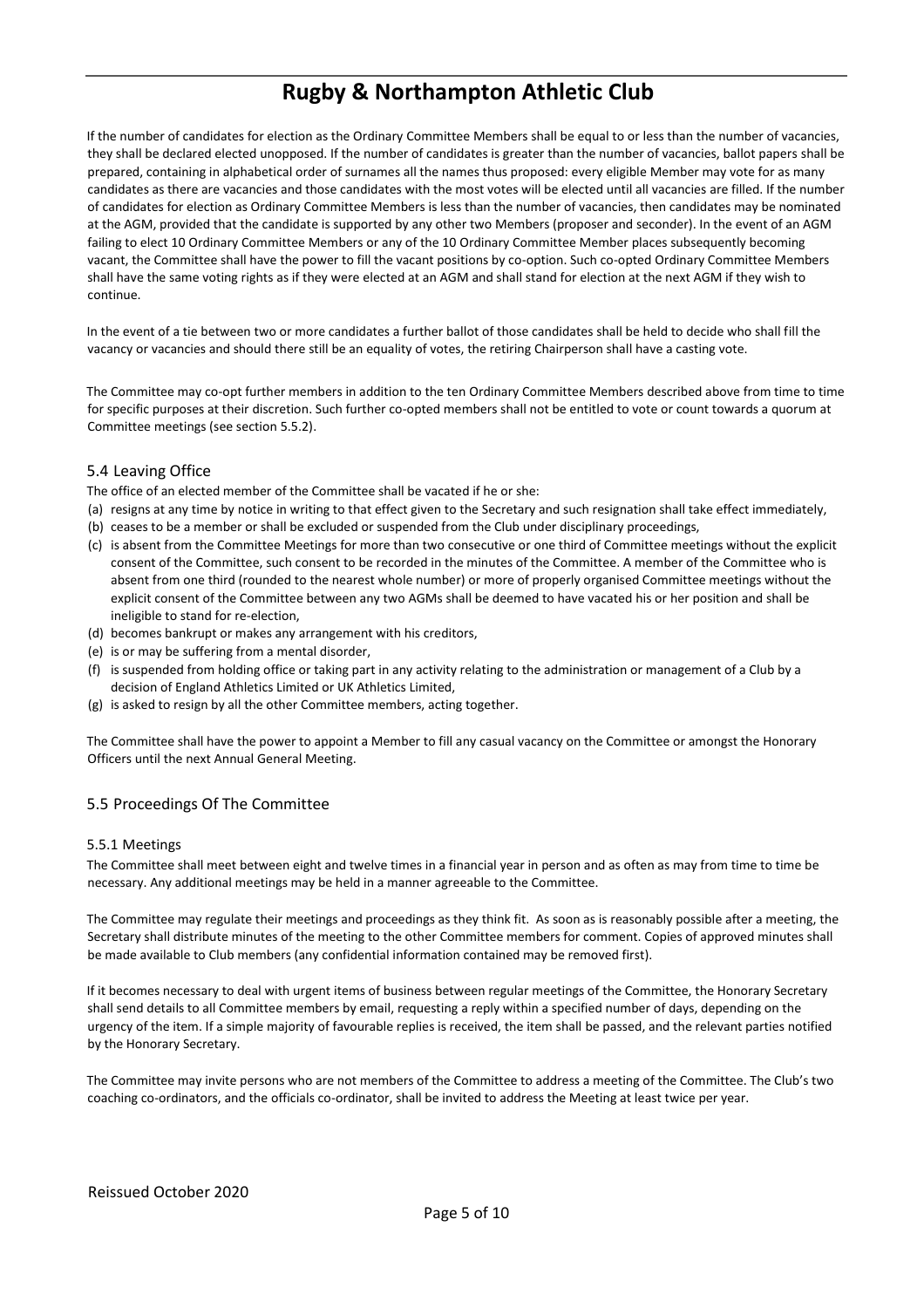#### 5.5.2 Quorum and Voting

Six Members of the voting members of the Committee shall be the quorum necessary for the transaction of business. A meeting of the Committee at which a quorum is present and has been properly convened shall be competent to exercise all the powers and discretions invested in the Committee by these Rules.

The Committee may act notwithstanding any vacancy in its numbers, so long as the number of members of the Committee entitled to vote is not reduced below six in which case it shall be entitled to act only for the purpose of appointing or arranging the election of new members of the Committee.

Questions arising at any meeting shall be determined by a simple majority of votes illustrated by a show of hands. Each Committee Member present shall be entitled to one vote. In the case of an equality of votes, the Chair, or the person acting as Chair, shall have a casting or additional vote.

#### 5.5.3 Powers of the Committee

The Committee shall be responsible for the management of the Club and shall have the following specific powers to:

- (a) make Club Rules and regulations to allow for the day to day operation of the Club and its activities. Such Club Rules may not supersede or contradict provisions of the Constitution and must be reasonably available to Members,
- (b) operate a Member's Welfare policy including Child Protection in accordance with the Policy and Procedures issued by UK Athletics Limited,
- (c) appoint trustees as detailed in section 9.1,
- (d) make and give receipts, releases and other discharges for any amount payable to the Club and for claims and demands of the Club,
- (e) invest, place on deposit and deal with any finances of the Club not immediately required upon any investments or securities which the Committee thinks fit,
- (f) issue, sign, draw, endorse, negotiate, transfer and assign all cheques, bills, drafts, promissory notes, securities and instruments, negotiable and non-negotiable, to operate on the Club's banking accounts,
- (g) enter into all such negotiations and contracts and rescind and vary all such contracts and execute and do all such acts, deeds and things in the name of, and on behalf of, the Club as they may consider expedient,
- (h) pay all the costs and expenses of, and incidental to, any of the aforesaid matters and things,
- (i) determine how and by whom any such power shall be executed, operations effected and documents signed or things done,
- (j) appoint Members or sub-Committees consisting wholly or partly of the members of the Committee to exercise such functions as the Committee may from time to time delegate to them,
- (k) organise Club activities.

The members of the Committee and any trustees appointed under paragraph (c) above to act as trustees shall be entitled to an indemnity out of the assets of the Club for all expenses and other liabilities properly incurred by them in the management of the affairs of the Club.

#### 5.5.4 Duties of the Committee

The duties of the Committee shall be:-

- 1) to determine and direct the policy and development of the Club,
- 2) to make decisions on any significant issues associated with the operation of the Club,
- 3) to control the working and finances of the Club and to be responsible for liabilities in connection therewith,
- 4) to deal with elections and resignations,
- 5) to deal with correspondence,
- 6) to deal with disciplinary matters,
- 7) to make proposals for joining fees and annual subscriptions at Annual General Meetings of the Club,
- 8) to call an Annual General Meeting.

At all times, the Management Committee shall act in accordance with the Constitution of the Club. The agenda for Committee Meetings shall be determined by the Committee Members, but the normal agenda shall include the following items:-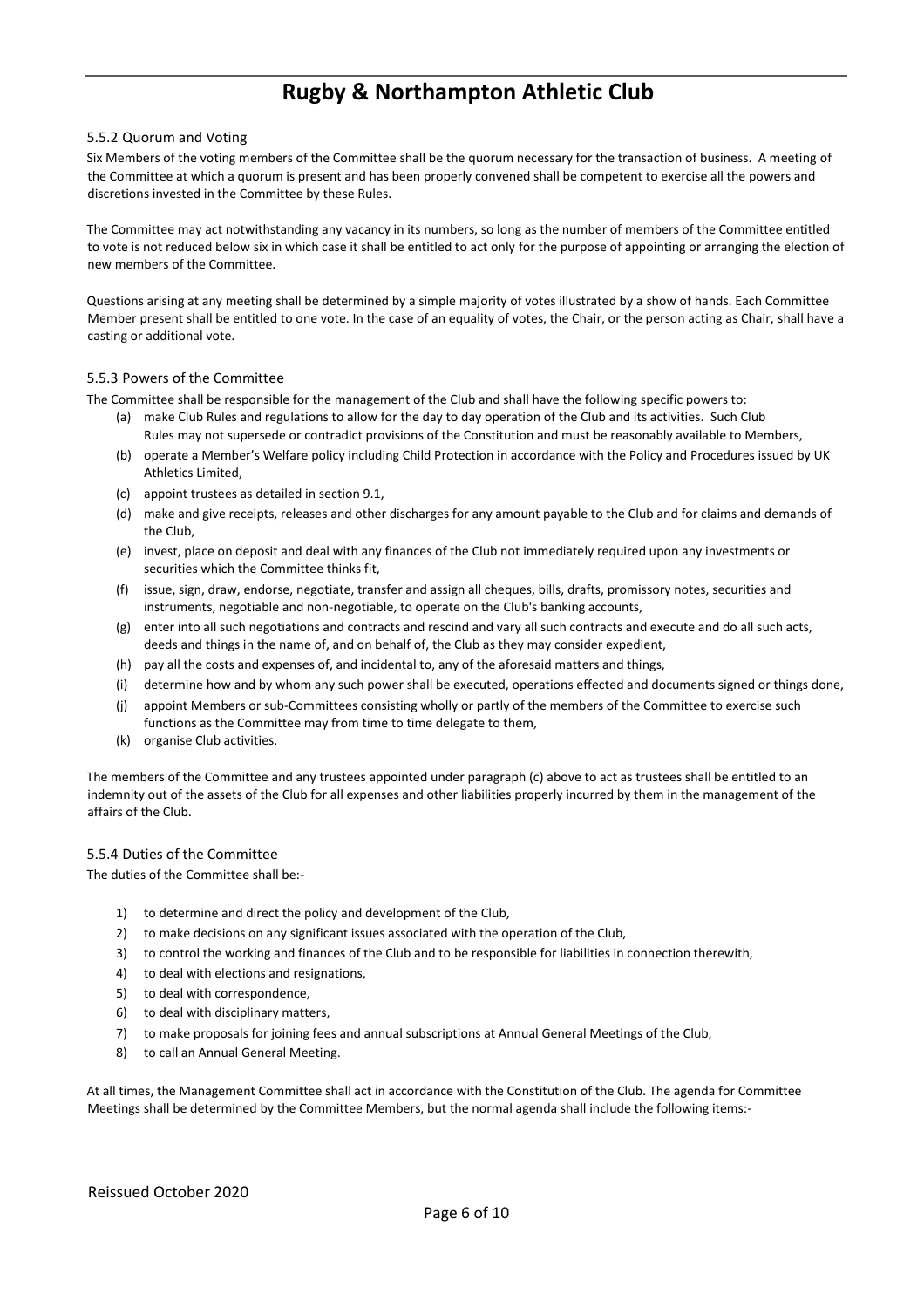- a) Review of the minutes of the previous meeting,
- b) Matters arising from the minutes of the previous meeting,
- c) Club finances,
- d) Membership, including elections, resignations and any welfare issues,
- e) Competition,
- f) Facilities,
- g) Reports from any sub-committees,
- h) Correspondence and communications,

#### 5.5.5 Sub-Committees

The Management Committee may appoint sub-committees for specific purposes at their discretion. The responsibilities of those subcommittees shall be agreed at a Committee meeting. The Chairperson of the sub-committee shall be appointed by the Committee and the other members of the sub-committee shall be subject to approval by the Committee. The Chair of any sub-committee shall be a paid-up member of the Club. Reports from sub-committees shall be made in writing seven days before a Committee meeting when requested by the Committee.

## 6 Club Meetings

Every notice calling a meeting shall specify the general nature of the business to be transacted and shall specify if the meeting is to be an Annual General Meeting. The accidental omission to give any such notice to, or the non-receipt of any such notice by, any person entitled to receive the same shall not invalidate the proceedings at any General Meeting.

At all such meetings the Chairperson, or in his or her absence a member of the Club selected by those members of the Committee present, shall take the Chair. At all special General Meetings every Member shall have one vote unless disqualified from voting by the Constitution. Every resolution submitted to a meeting shall be decided by a show of hands and in the case of an equality of votes, the Chair of the meeting shall have a casting vote.

#### 6.1 All General Meetings

The following rules shall apply to all Annual and Special General Meetings:

- (a) the quorum for a General Meeting shall be twenty Members personally present and entitled to vote, of whom at least five must be Committee Members. No business shall be transacted at any special General Meeting unless the required quorum is present. If, within an hour following the time appointed for the meeting a quorum is not present, the meeting shall stand adjourned to a time and a place agreed by the majority of Members present. If, at such adjourned meeting a quorum is not present, those Members who are present shall be a quorum and may transact the business for which the meeting was called.
- (b) all resolutions (and amendments thereto) shall be put to the meeting.
- (c) resolutions proposed for consideration by a General Meeting shall be submitted in writing to the Secretary at least two weeks before the date of the meeting.
- (d) amendments may be proposed at any time during debate, although the Chair shall have the right to require these to be put in writing together with the name of the proposer.
- (e) the Chair shall deal with amendments in the strict order in which they are proposed, although he/she shall have the right to refuse amendments which negate the resolution. If an amendment to a resolution is proposed, no further amendments shall be proposed until the first is disposed of. If an amendment is lost, a further amendment may be moved to the original resolution but only one amendment shall be submitted to the meeting at one time; if an amendment to a resolution is carried, then the resolution as amended shall become the resolution to which further amendments may be proposed.

During the course of debate the proposer of a resolution may accept an amendment to the resolution, in which case the amended resolution shall become the resolution under debate. The proposer can withdraw a resolution or amendment. The resolution shall be debated and decided by the meeting.

The Chair of the General Meeting may, with the consent of the meeting, adjourn the same from time to time and from place to place but no business shall be transacted at any adjourned meeting other than the business left unfinished at the meeting from the point at which the adjournment took place.

Any resolution for the dissolution of the Club shall be subject to the provisions of Section 12 of this Constitution.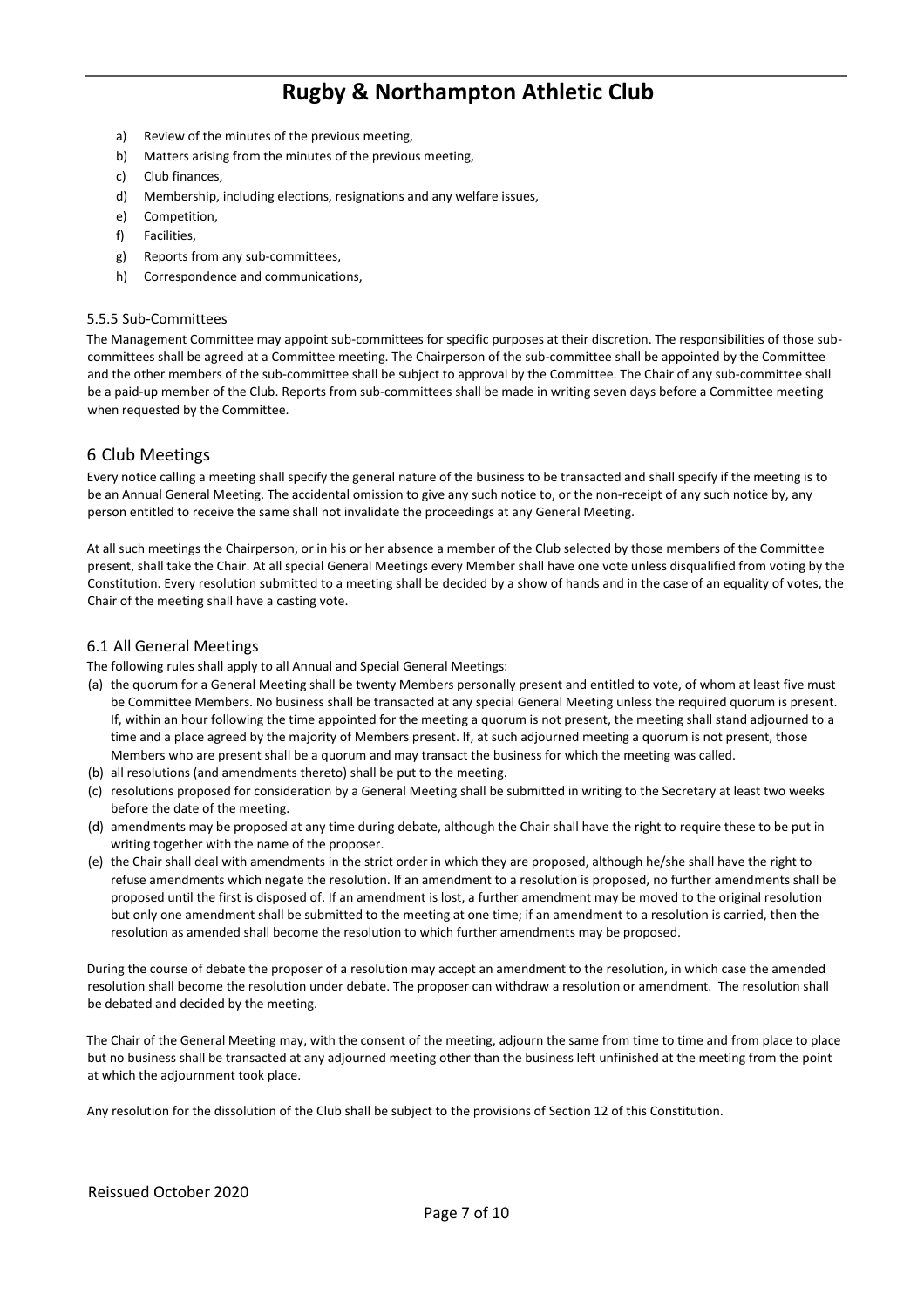### 6.2 Annual General Meetings

The Annual General Meeting of the Club shall be held within the month of March each year, on a date and at a reasonable time and place to be fixed by the Committee for the following purposes and order of business:

- to report on the Club's activities and achievements for the preceding year;
- to receive from the Committee a statement of accounts for the preceding financial year;
- to elect the Honorary Officers and the Committee and to ratify the selection of the Honorary President;
- to agree the level of subscription fees for membership;
- to appoint the Honorary Auditor;
- to decide on any resolution which may be duly submitted to the meeting as provided by these Rules.

Not less than four weeks notice of an Annual General Meeting specifying the place, day and time of the meeting shall be given to the Members. Notice shall be sent by email to all members with this facility using the last known email address on the Club's membership file, and posted on the Club's notice boards at both sites and the Club's website.

The agenda for the AGM and draft minutes of the previous year's AGM shall be sent by email as above to all members with this facility and displayed on the Club's notice boards at both sites seven days prior to the date of the meeting.

The Meeting will consider and, if necessary, take action with reference to any business or motion of which not less than 14 days' prior notice in writing has been given to the Honorary Secretary by any member wishing to propose it, provided that the same shall be covered by this Constitution. Such items shall be included in the circulated agenda.

The Annual General Meeting shall elect from those present a Returning Officer to oversee any elections and any voting on any other business conducted at the meeting.

#### 6.3 Special General Meetings

A Special General Meeting shall be convened by the Management Committee or upon written request of at least 20 members of the Club, sent to the Honorary Secretary. The objects of the meeting shall be stated in such requests. The meeting shall be convened within four weeks of the receipt of such a request by the Honorary Secretary. The subject to be considered shall be the only subject of the meeting.

Not less than three weeks notice of a Special General Meeting specifying the place, day and time of the meeting shall be given to the Members. The notice and agenda shall be sent by email to all members with this facility using the last known email address on the Club's membership file, and posted on the Club's notice boards at both sites and the Club's website.

Voting rights as at an AGM pertain.

#### 7 Accounts

The Club shall, subject to this Constitution, be solely responsible for its own debts and obligations. The Treasurer will ensure proper accounts are kept and provide Committee Members with accurate financial reports at each Committee meeting. The Club's financial records shall always be open to inspection by the Committee. The funds of the Club shall be subject to an annual audit by the Honorary Auditor appointed by the AGM.

The Club's Financial Year shall run from January 1st to December 31st inclusive. The Treasurer shall present accounts for the previous Financial Year to the Annual General meeting for consideration and copies of these will be available to Members at the meeting. If the Accounts are not accepted at the Annual General Meeting, a qualified Accountant may be appointed to investigate members' concerns.

No money shall be expended or debts incurred, in the name of the Club, by any official or member of the Club, without the authority of the Committee, which may be in the form of a delegated budget.

#### 8 Property and Facilities

The property of the Club, other than cash at bank, shall be vested in the Trustees who shall deal with the property as directed by resolution of the Committee.

The Club's facilities shall be provided to its members without discrimination.

Reissued October 2020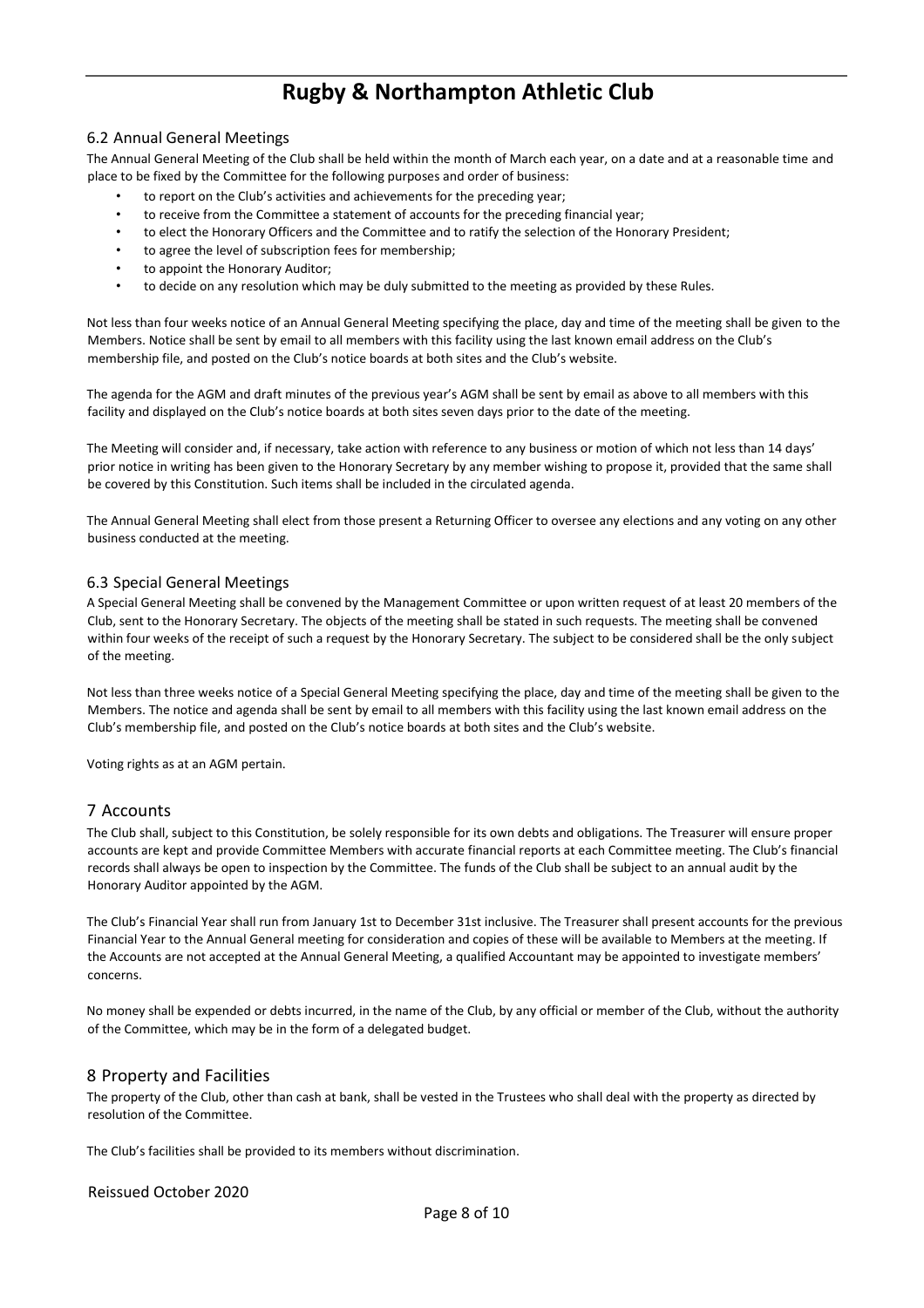## 9 Club Trustees

### 9.1 Appointment of Trustees

The Club shall appoint not less than two and not more than four Trustees whose powers are set out below. The Chairman from time to time is nominated as the person to appoint new trustees within the meaning of Section 36 of the Trustee Act 1925. A new trustee shall be nominated by resolution of the Committee and the Chairman shall by deed duly appoint the person or persons so nominated as the new Trustee or Trustees of the Club and the provisions of the Trustee Act 1925 shall apply to such appointment.

#### 9.2 Resignation and Removal of Trustees

The Committee shall, by a majority decision, accept the resignation of a Trustee and will forthwith pursuant to such acceptance nominate a replacement or replacements in the manner outlined above. The Committee shall be empowered to appoint a replacement in the event of death or illness as outlined above. The Committee shall, by a majority decision, remove a Trustee from his position as and when the Committee sees fit and nominate a replacement.

#### 9.3 Powers of Trustees

The duly appointed Trustees shall have the following powers, which will be exercised for and on behalf of Rugby and Northampton Athletic Club:-

- i. to hold freehold or leasehold property (which term shall include any land, buildings thereon or premises) on behalf of the Club,
- ii. to take a conveyance of freehold property, accept a lease or tenancy of any land or property,
- iii. to mortgage or change any such property and to redeem the same,
- iv. to sell, transfer, convey or assign such freehold or leasehold property,
- v. to enter into any contract for sale and/or purchase and to execute any such deed contract or other assurance as may be required and to give and accept valid receipt for capital monies if required,
- vi. to do any such other act as may be authorised from time to time by a majority of the Committee.

PROVIDED that any of the above powers are exercised in accordance with directions given by a majority of the Committee.

## 10 Application of Surplus Funds

The Club is a non-profit-distributing organisation. All surplus income or profits are to be reinvested in the club and will be used to maintain or improve the Club's facilities or otherwise in furtherance of the Club's objects.

The Club may also in furtherance with the objects of the Club:

- sell and supply food, drink and related sports clothing and equipment.
- remunerate members for providing goods and services, provided that such arrangements are approved by the Committee (without the Member being present) and are agreed on an arm's length basis.
- pay in good faith interest on money lent by a Member at a commercial rate of interest; reimburse any Committee Member or Honorary Officer his/ her reasonable and proper out of pocket expenses incurred on Club business; any premium in respect of the purchase and maintenance of indemnity insurance in respect of liability for any act or default of the Committee members in relation to the Club.
- pay for reasonable hospitality for visiting teams and guests.

No Member shall be paid a salary, bonus fee or other remuneration for competing for the Club, but expenses may be paid at the discretion of the Committee.

## 11 Interpretation of Club Constitution & Rules

The Constitution may be added to, repealed, or amended by resolution at any Annual or Special General Meeting carried by a majority of at least two-thirds of the Members voting thereon, so long as the Honorary Secretary has given the required notice as outlined above for such meetings.

The Committee shall be the sole authority for the interpretation of the Constitution and of Club Rules. The decision of the